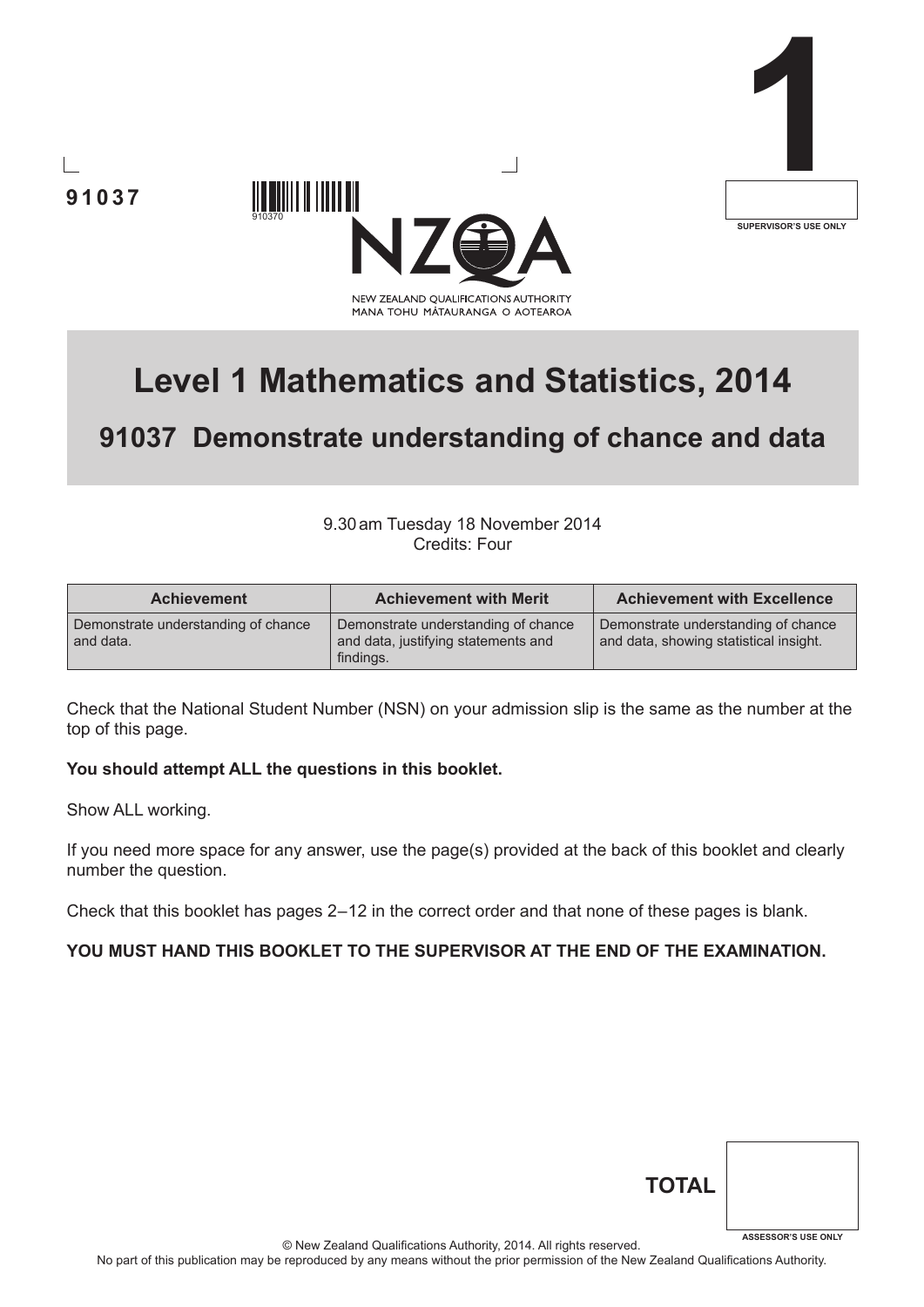**This page has been deliberately left blank.**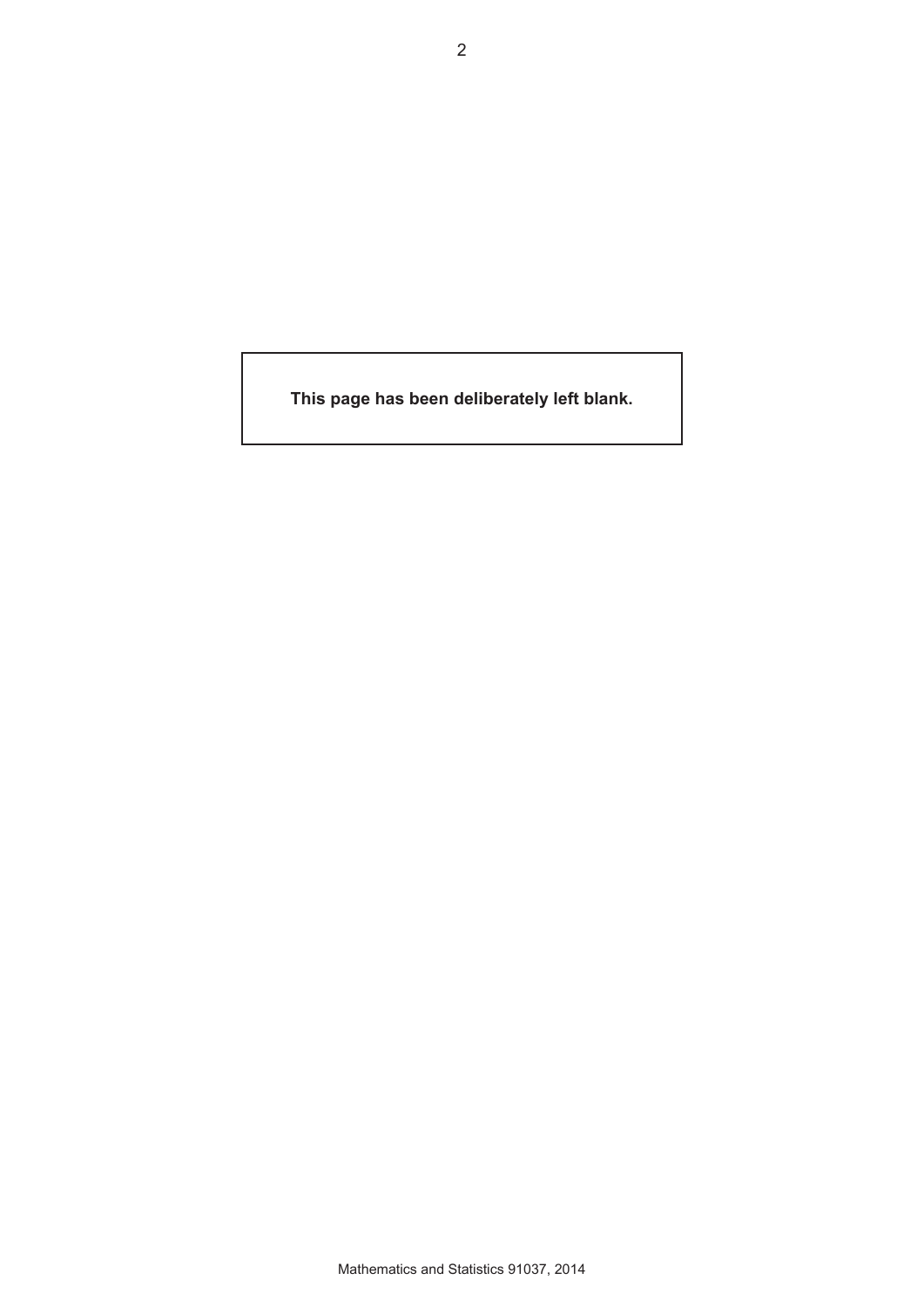### **QUESTION ONE: BASKETBALL SHOTS**

(a) Levi has been wondering about how good he is at basketball. Levi thinks that his probability of scoring is 50% since he can either miss or score on the shot.

(i) Do you agree?

Explain your answer using probability ideas.

(ii) Levi's father says that, when he was the same age, his chance of scoring was 60%.

 If Levi's father had taken 200 shots when he was the same age, how many shots would he have scored on?

Explain your answer clearly.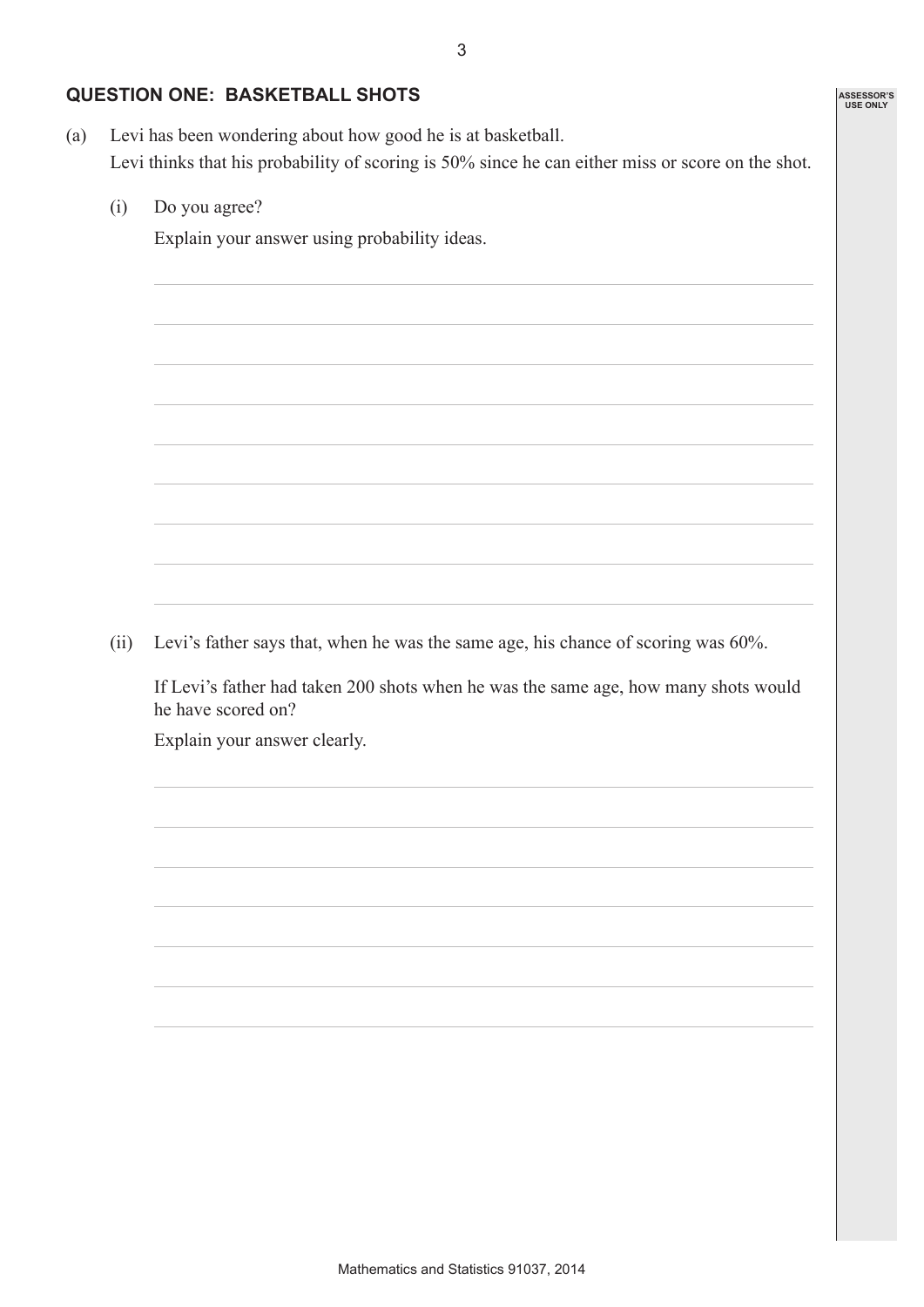(b) Levi begins an experiment. He takes some shots and records whether he scores or he misses. His results are listed below, together with the graph he drew.

| <b>Shot</b>    | <b>Result</b> | <b>Total</b><br>scored | Percentage<br>of shots<br>scored |
|----------------|---------------|------------------------|----------------------------------|
| $\mathbf{1}$   | Scored        | $\mathbf{1}$           | 100                              |
| $\overline{2}$ | Missed        | 1                      | 50                               |
| 3              | Missed        | 1                      | 33                               |
| $\overline{4}$ | Missed        | $\mathbf{1}$           |                                  |
| 5              | Scored        | $\overline{2}$         | 40                               |
| 6              | Scored        | 3                      | 50                               |
| 7              | Scored        | $\overline{4}$         | 57                               |
| 8              | Scored        | 5                      | 63                               |
| 9              | Scored        | 6                      | 67                               |
| 10             | Missed        | 6                      | 60                               |
| 11             | Scored        | 7                      | 64                               |
| 12             | Scored        | 8                      | 67                               |
| 13             | Scored        | 9                      | 69                               |
| 14             | Missed        | 9                      | 64                               |
| 15             | Scored        | 10                     | 67                               |
| 16             | Scored        | 11                     | 69                               |
| 17             | Scored        | 12                     | 71                               |
| 18             | Missed        | 12                     | 67                               |
| 19             | Missed        | 12                     | 63                               |
| 20             | Scored        | 13                     | 65                               |



(i) Levi forgot to plot the percentage of shots scored on after 4 shots. Complete the table and change the graph above to show this data.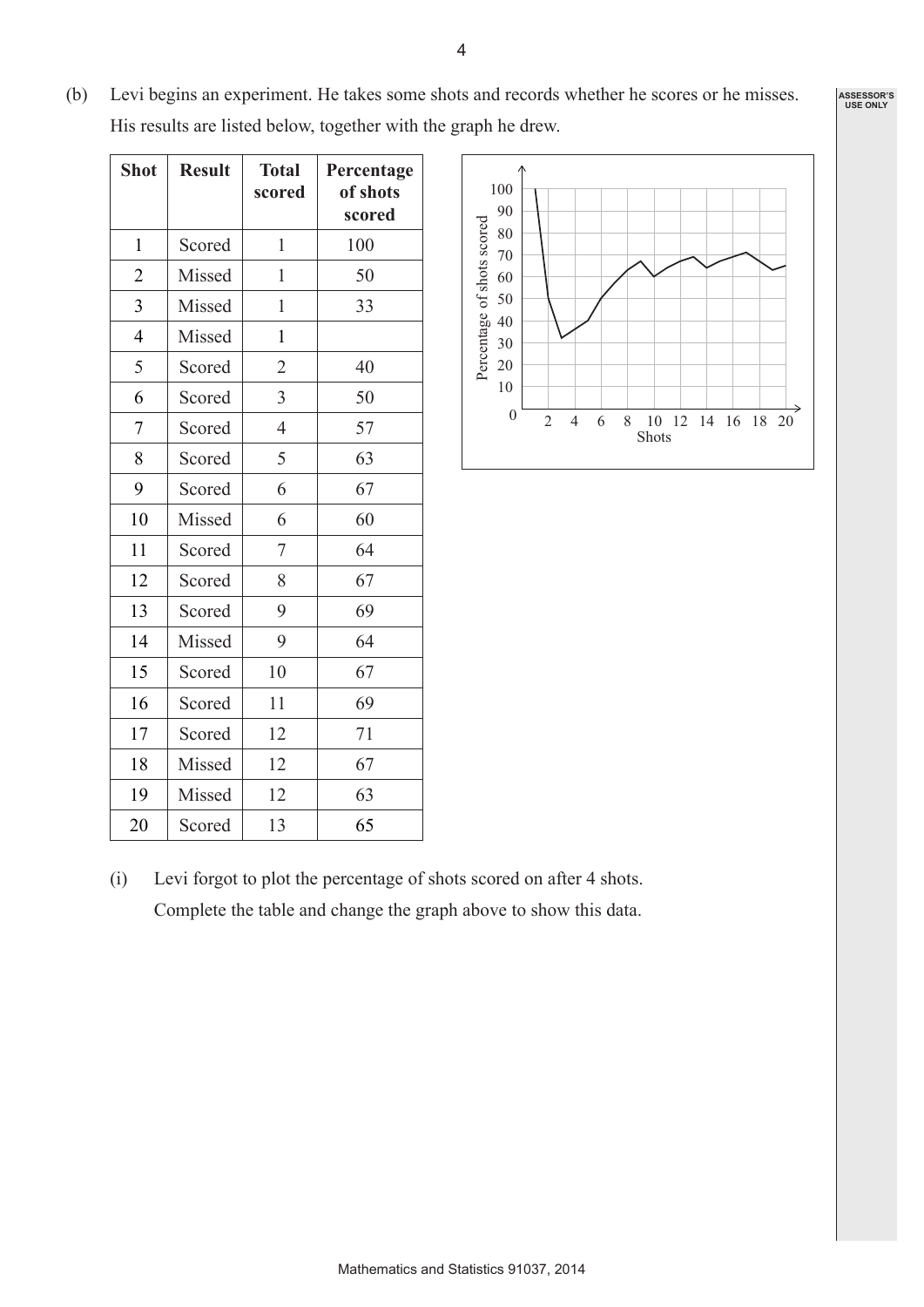**ASSESSOR'S USE ONLY**

(ii) Based on this experiment, what is the probability that Levi will score on his **next** shot (Shot 21)?

 How confident can you be that this probability is correct?  *Explain your answer using statistical ideas.*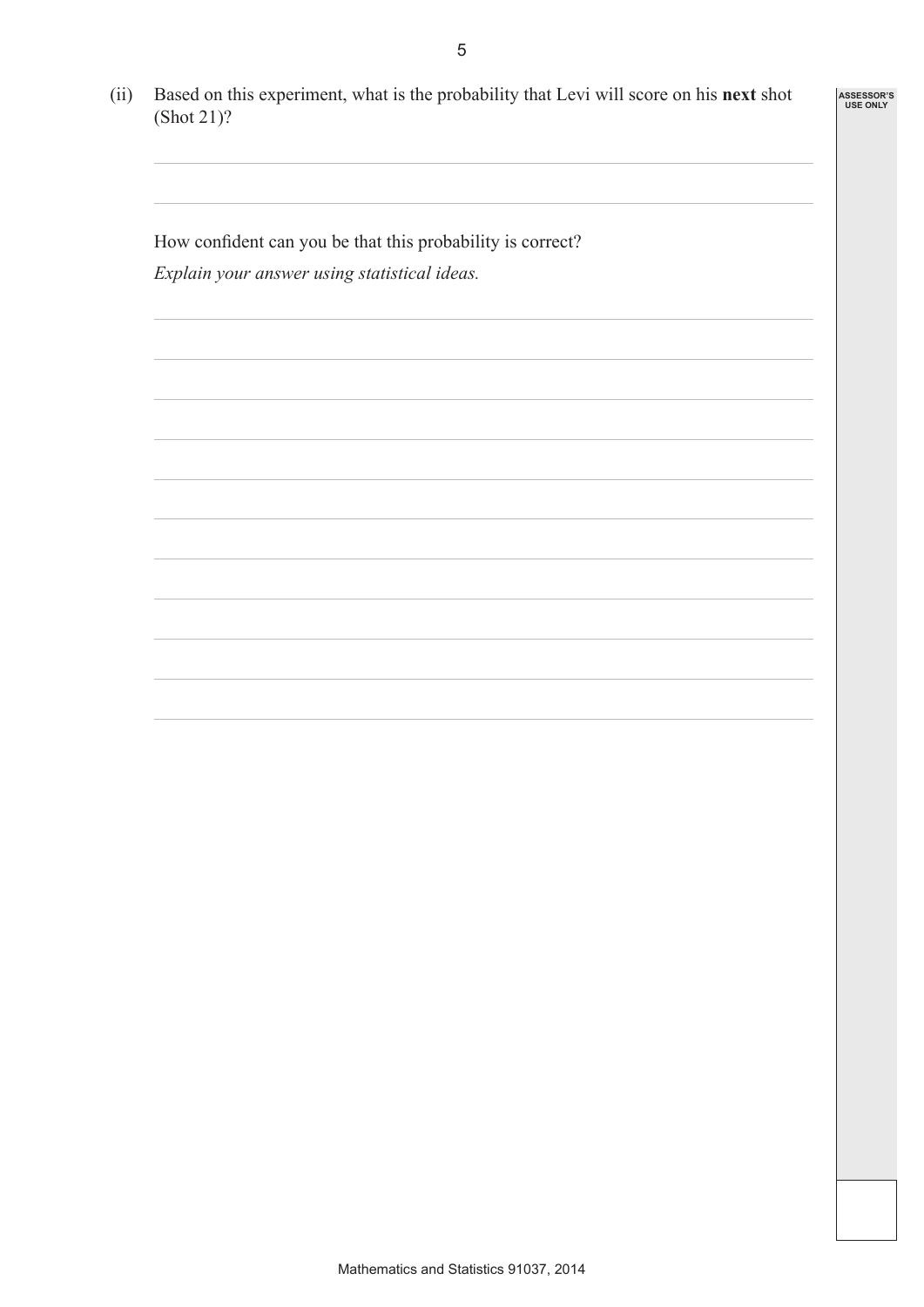## **QUESTION TWO**

Levi visits www.basketball-reference.com and finds some statistics on two American professional basketball players. He collects some data that describes the percentage of shots a player scores over each whole season.

Levi draws a graph to show the data, below:



LeBron has been playing for 10 seasons, while Shaq played for 21 seasons.

(a) Compare the performance of these 2 players over the seasons shown in the graph.

| <b>ASSESSOR'S<br/>USE ONLY</b> |
|--------------------------------|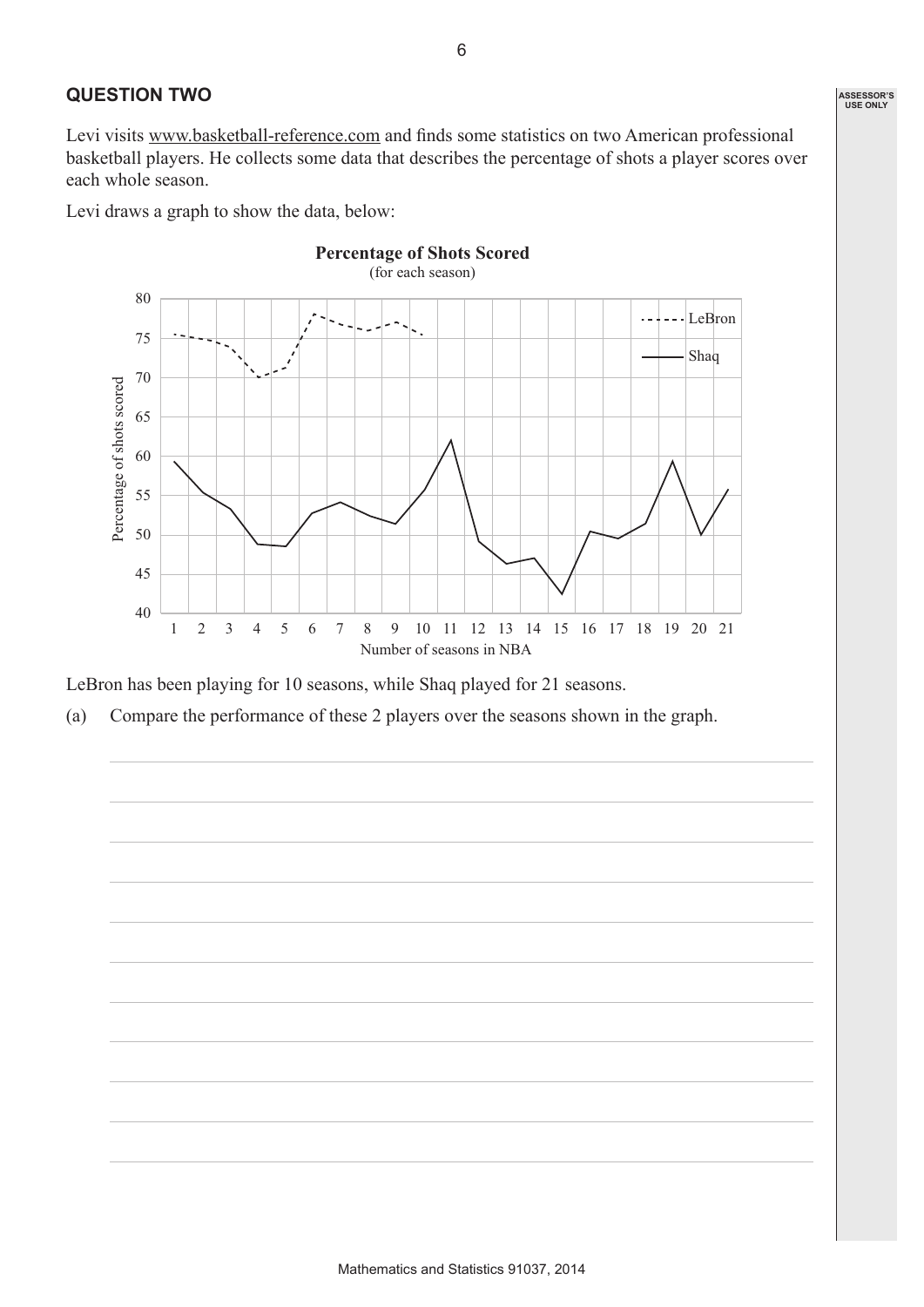(b) Levi also made the following graph which shows the mean number of points scored per game (on average over each season). **ASSESSOR'S USE ONLY**



(i) Compare the mean number of points scored in each game by LeBron and by Shaq, in the **first 10** seasons.



(ii) Could this graph be used to make a prediction about LeBron for the next 5 seasons?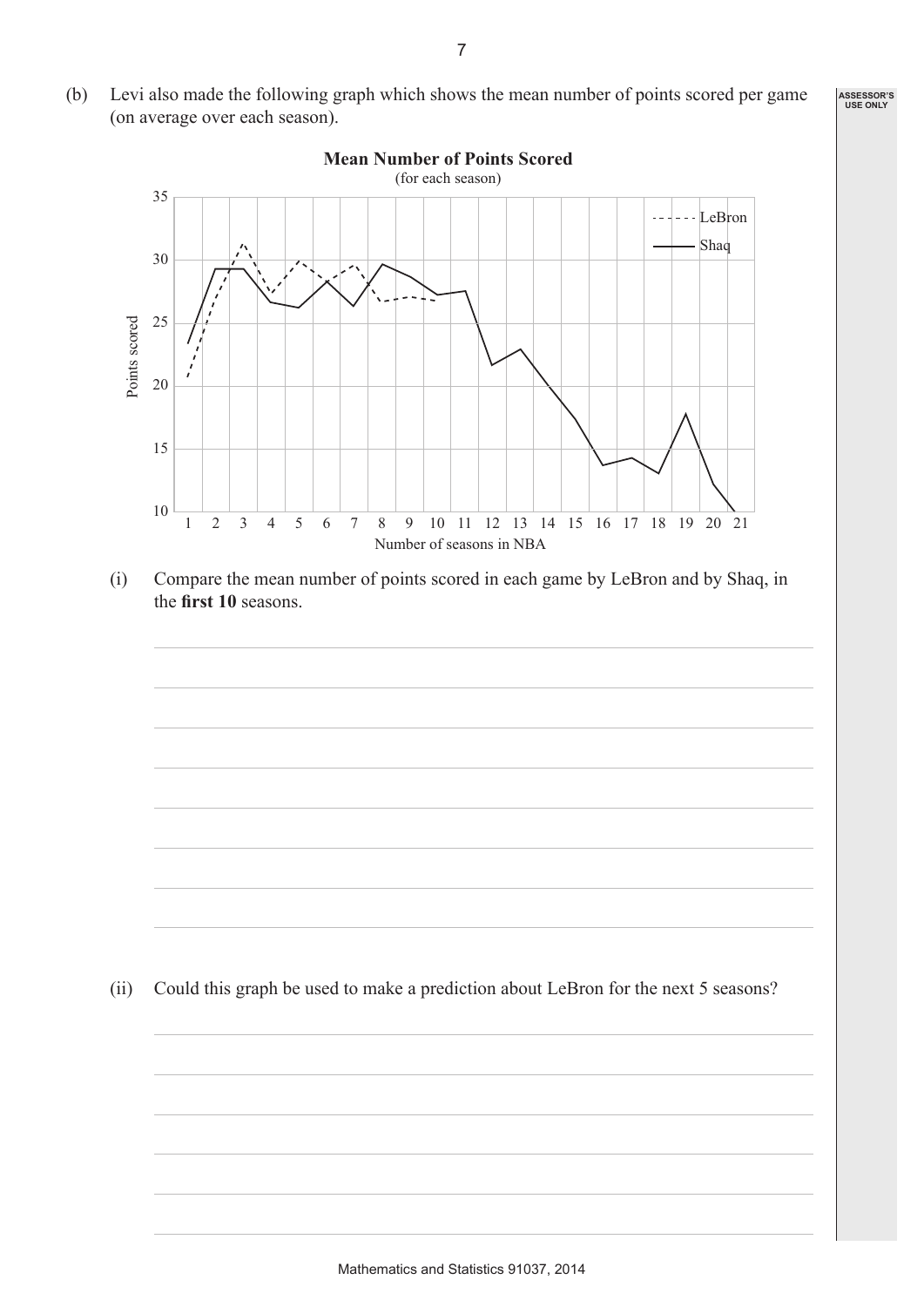

(c) Considering both graphs together, looking at the first 10 seasons, what comment can you make about Shaq's shooting compared to LeBron's shooting?

8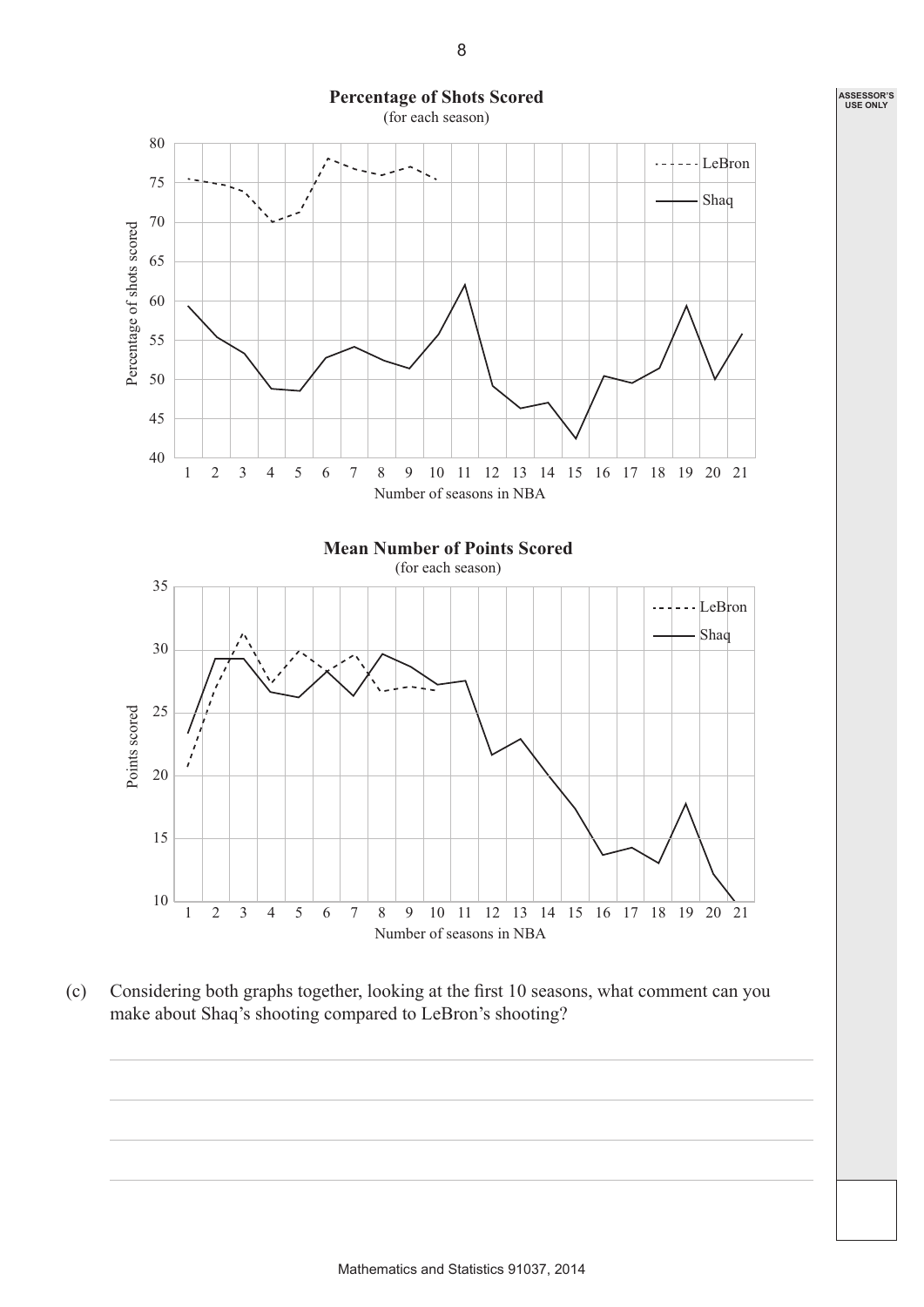## **QUESTION THREE**

(a) Levi next tries to compare the two players in more detail. He selects the season in which each player was 28 years old. He finds some statistics and draws a graph for the number of points each player scored in each game that season:

#### **Points per game by player**

**Player**



| Points per game |  |  |
|-----------------|--|--|
|-----------------|--|--|

| <b>Player</b> | <b>Minimum</b> | Lower<br><b>Quartile</b> | <b>Median</b> | <b>Mean</b> | <b>Upper</b><br><b>Quartile</b> | <b>Maximum</b> | <b>Sample</b><br><b>Size</b> |
|---------------|----------------|--------------------------|---------------|-------------|---------------------------------|----------------|------------------------------|
| <b>Shaq</b>   | 13             | 25.25                    | 29.0          | 28.72       | 33.00                           | 41             | 74                           |
| <b>LeBron</b> | 14             | 21.25                    | 27.5          | 27.15       | 32.75                           | $4^{\circ}$    | 62                           |

(i) Which player has the higher mean number of points scored in each game, and by how much?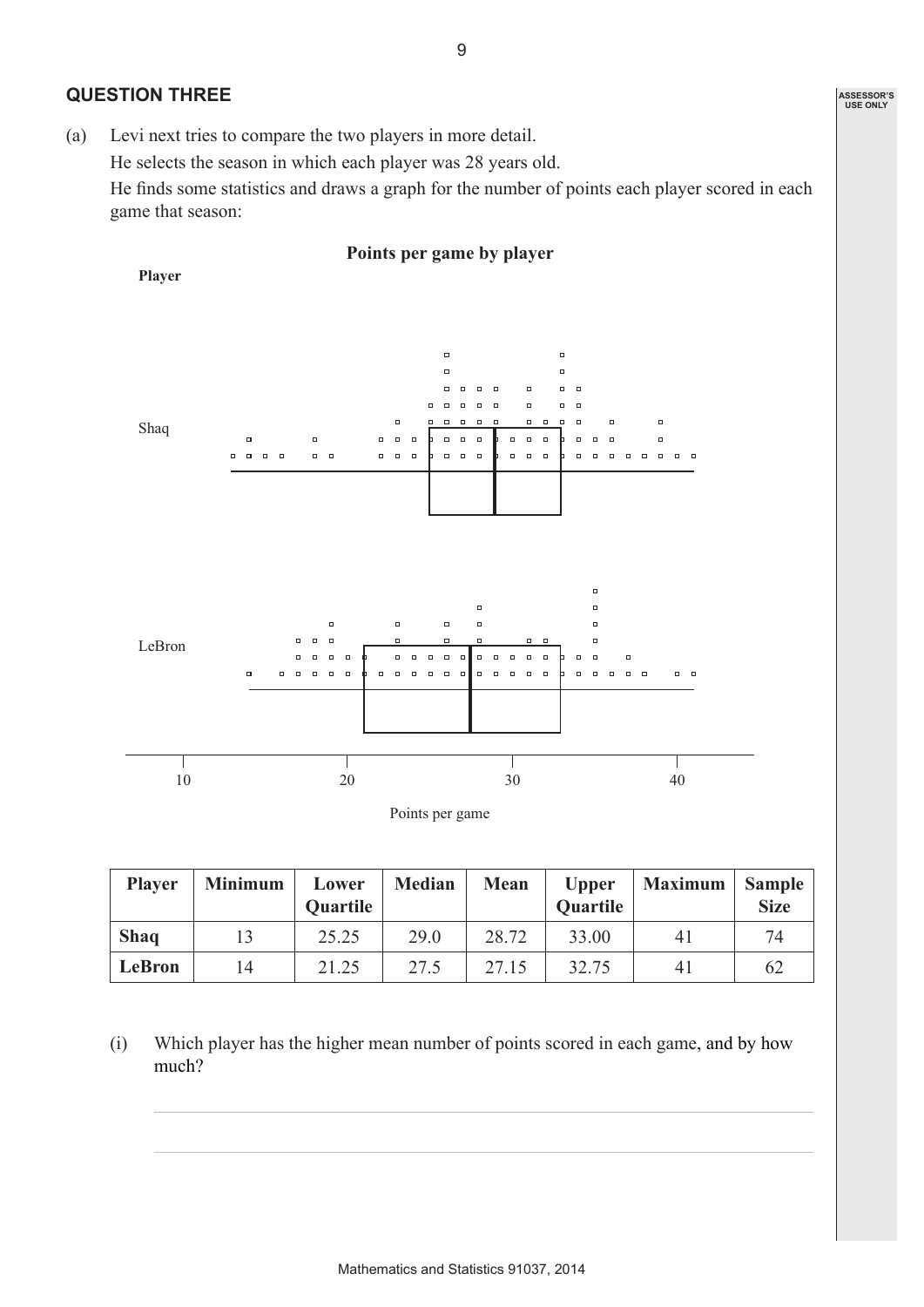(ii) Levi notices that the mean and the median for Shaq are almost the same.

What does this tell you about the distribution of points scored in each game for Shaq? Support your answer by referring to the graphs given.

**ASSESSOR'S USE ONLY**



- (b) At the school fair, a game offers three shots at a basketball hoop.
	- It costs \$2 to enter.
	- If you score on all 3 shots, you win \$10.
	- Otherwise, you do not win anything.

Levi kept records of this game from this year's fair.

He recorded how many times each person scored on their three shots. The graph for the results is on the next page.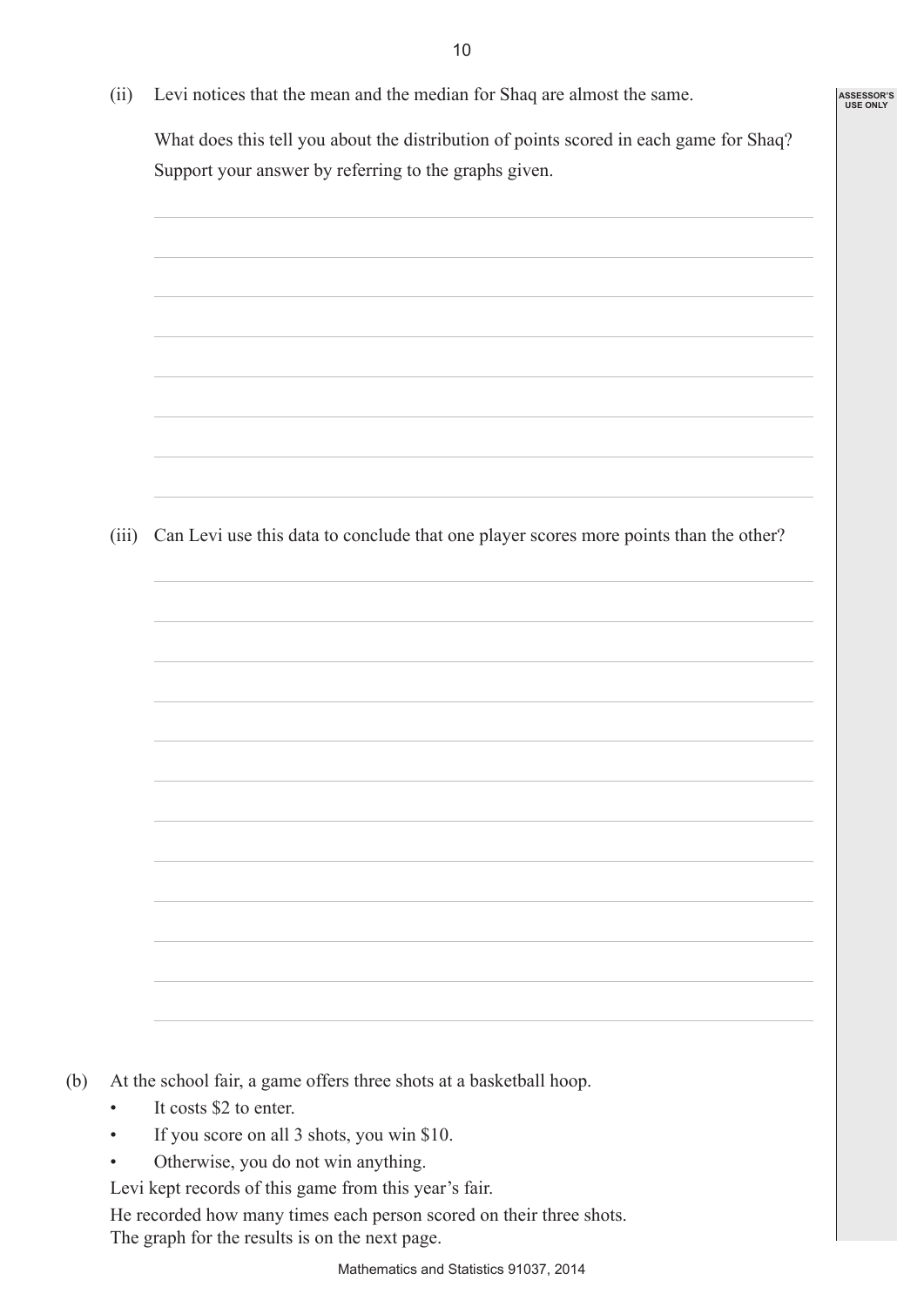